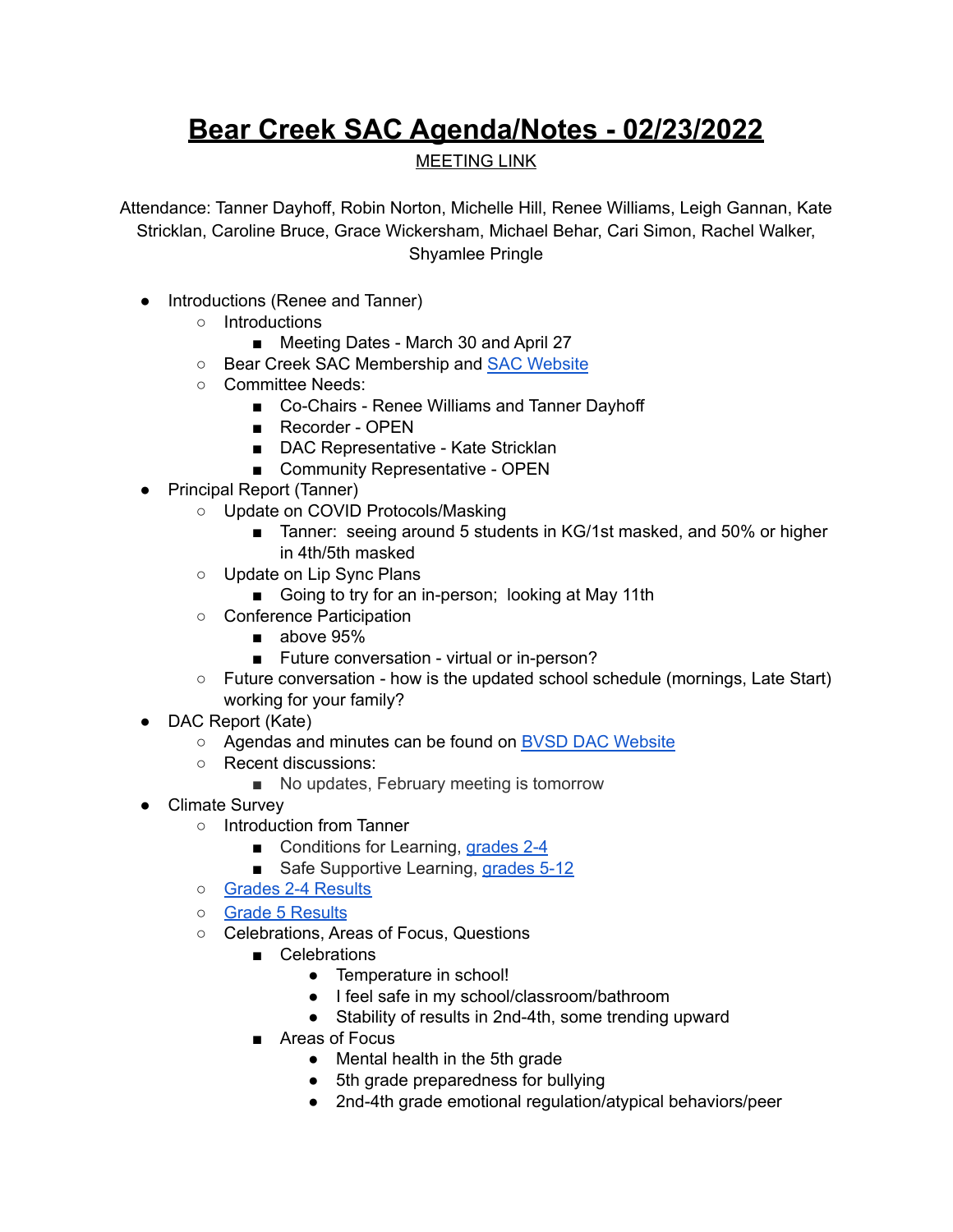behavior

- Stuff doesn't get fixed?
- Questions
	- Pointed out that COVID, mass shooting, fires have been impactful

------------------------------------------------------------------------------------------------------------------------------- ----------

SAC Responsibilities: Colorado State Statute [22-11-402](http://www.lpdirect.net/casb/crs/22-11-402.html) and BVSD policies [AE](https://www.bvsd.org/about/board-of-education/policies/policy/~board/a-policies/post/ae-accountabilitycommitment-to-accomplishment) and [AE-R](https://www.bvsd.org/about/board-of-education/policies/policy/~board/a-policies/post/ae-r-accountabilitycommitment-to-accomplishment-regulation) established SAC powers and duties. SAC responsibilities include the following:

- Recommending to the principal of the school priorities for spending school moneys, including federal funds, where applicable;
- Making recommendations to the principal of the school and the superintendent concerning preparation of a school Performance or Improvement plan, if either type of plan is required;
- Meeting a least quarterly to discuss whether school leadership, personnel, and infrastructure are advancing or impeding implementation of the public school's Performance, Improvement, Priority Improvement, or Turnaround plan, whichever is applicable, and other progress pertinent to the public school's accreditation contract;
- Providing input and recommendations to the DAC and district administration, on an advisory basis, concerning principal development plans and evaluations;
- Publicizing opportunities to serve and soliciting parents to serve on the SAC
- Assisting the district in implementing at the school level the district's family engagement policy; and
- Assisting school personnel to increase family engagement with teachers, including family engagement in creating READ plans, Individual Career and Academic Plans, and plans to address habitual truancy.

- Excerpt taken from the Colorado Department of Education - District Accountability Handbook, (Fall 2018)

SAC Membership: Each school is responsible for establishing a School Accountability Committee (SAC). Colorado State Statute [22-11-401](http://www.lpdirect.net/casb/crs/22-11-401.html) and BVSD policy [\(AE-R](https://www.bvsd.org/about/board-of-education/policies/policy/~board/a-policies/post/ae-r-accountabilitycommitment-to-accomplishment-regulation)) determine membership requirements. Each SAC should consist of at least the following seven members:

- The principal of the school or the principal's designee;
- At least one teacher who provides instruction in the school;
- At least three parents of students enrolled in the school
- At least one adult member of an organization of parents, teachers, and students recognized by the school; and
- At least one person from the community

A person may not be appointed or elected to fill more than one of these required member positions in a single term. The number of parents must exceed the number of representatives